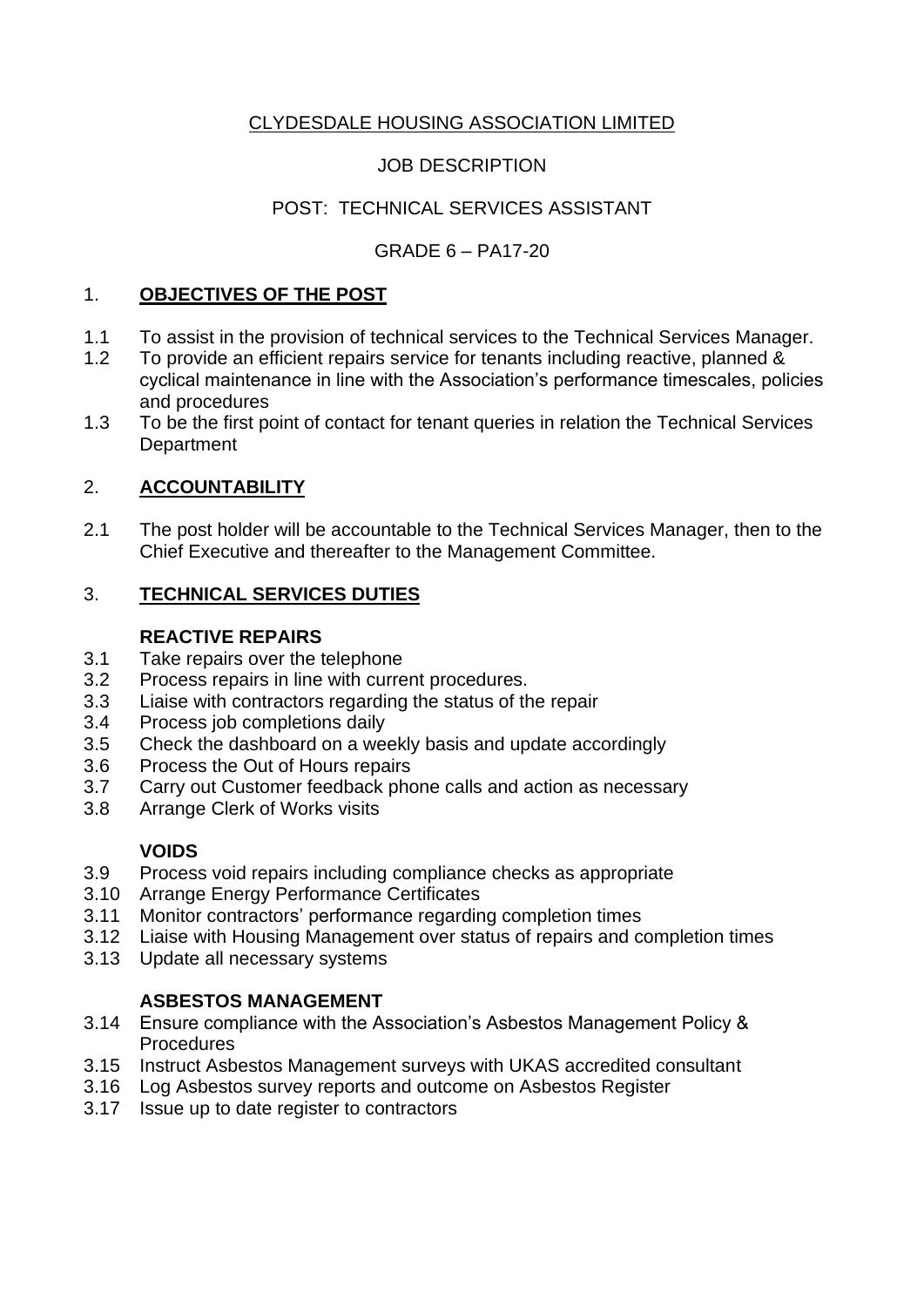## **ALTERATIONS AND ADDITIONS**

- 3.18 Process requests for alterations and additions in line with the Alterations and Additions Procedures
- 3.19 Process any claims for Compensation for Improvement

## **FACTORING**

- 3.20 Collate all costs in relation to the service
- 3.21 Send out factoring invoices to the Owner Occupiers/Sharing Owners
- 3.22 Monitor and record payments on all systems
- 3.23 Monitor invoices
- 3.24 Consult with owners over common works and provide them with relevant information in accordance with the requirements of their Deeds and the Factoring Agreement
- 3.25 Compliance in accordance with the Association's obligations in relation to the Property Factors Register including the formulation of Written Statements
- 3.26 Reconcile the accounts on a monthly basis in line with procedure
- 3.27 Present a monthly report to the TSM highlighting any accounts which should be considered for write-off

## **RECHARGEABLE REPAIRS**

- 3.28 Liaise with contractors to identify re-chargeable repairs
- 3.29 Arrange payment arrangements with tenants in line with procedure
- 3.30 Receive and process payments
- 3.31 Chase up outstanding payments in line with current procedure including working with debt recovery agencies as appropriate
- 3.32 Reconcile accounts on a monthly basis
- 3.33 Prepare information for Technical Services Manager on a monthly basis

# **CONTRACTOR INFORMATION**

3.34 Ensure that insurance details held for contractors is up to date and registered on SDM

### **OTHER DUTIES**

- 3.35 Assist with Policy and Procedure development and review as required by the TSM
- 3.36 Assist with the Planned & Cyclical maintenance programmes and admin
- 3.37 Liaise with contractors over any planned and cyclical defect works
- 3.38 Respond to customer enquiries, including providing written responses and advice as to proposed courses of action
- 3.39 Dealing with customer complaints in line with Association's current policy
- 3.40 Assist the TSM and TSO with admin related tasks (mail merges, etc)
- 3.41 Any other duties commensurate with the post.

### 4. **ATTENDANCE AT MEETINGS**

4.1 Attend meetings at the request of the Technical Services Manager.

### 5. **HOURS**

- 5.1 The post is full time and the post holder is required to work 35 hours a week.
- 5.2 Some work out with normal office hours will be required for which time off in lieu will be awarded.
- 5.3 The post holder is required to keep accurate records of hours worked and submit these to the Technical Services Manager on a weekly basis.